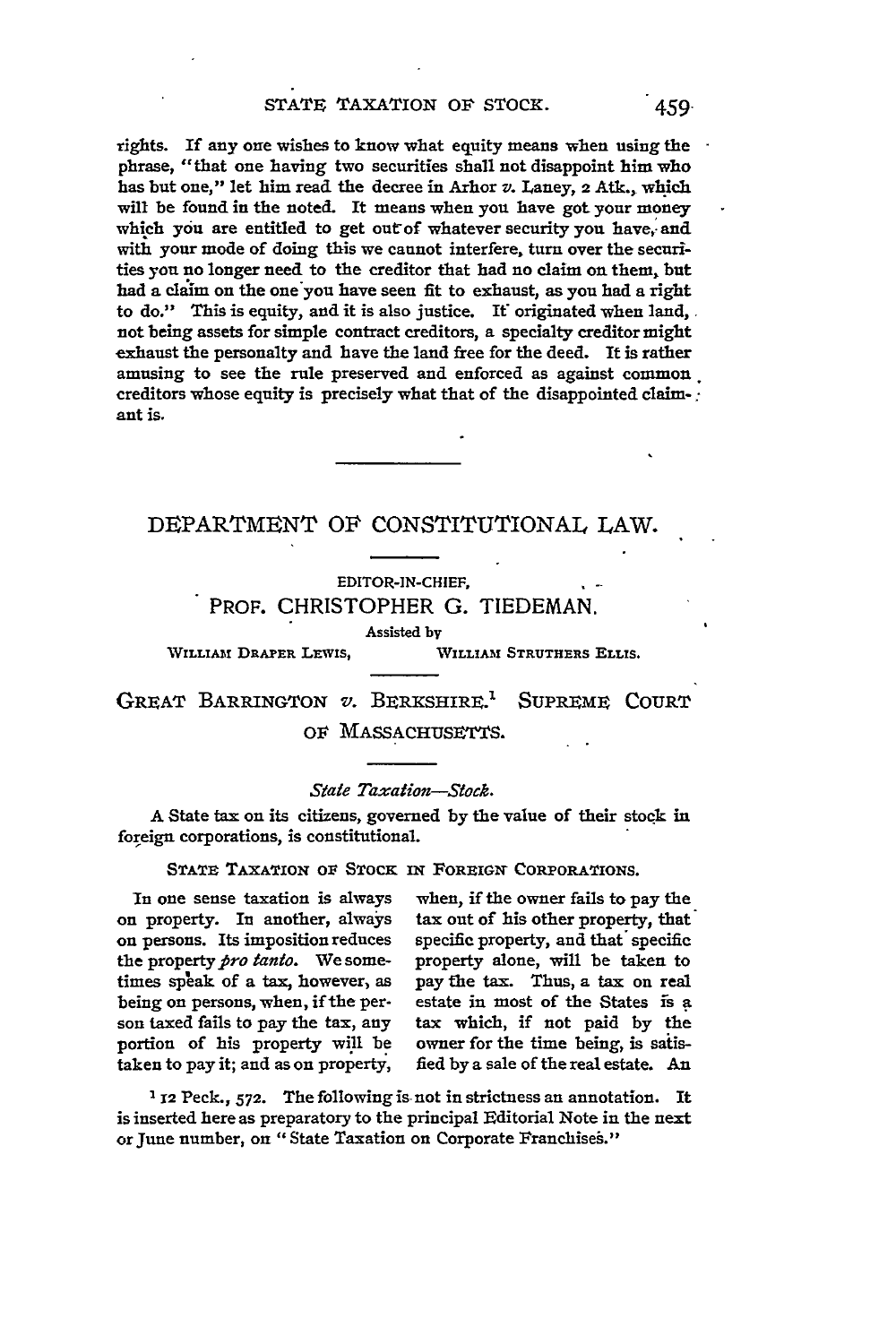example of a personal tax would be a tax on **A** or B, according to the .. amount of stock he may hold in cprporations It **is** satisfied **by** an attachment and sale of the property of the persom who has been commanded to pay the tax. In short, the obligation to pay the tax is **a** personal obligation, a debt due by.the individual to government, and is a tax on the person under .the, above definition. Now this distinction between personal taxes **and** specific taxes on property is not one which is in any sense fundamental. The distinction aims simply at the remedies of the government for the non-payment of the tax **by** the owners of 'the property, whether it be against the per son or against the property.

There are two classes of distinctions, however, between taxes -which are of fundamental importance. **The** first class relates to their social and industrial effects. These are in the domain of politics and economics. With them the lawyer has nothing to do. The ,second class of distinctions is based on the phenomena taxed. **By** the phenomena taxed, or what we may call the "ddtermining **phe**nomena," I mean those things whose existence calls forth 'the tax. To make my meaning clear. Take a tax on every house accord-**Sig** to the number of its windows. There is in such cases two classes of phenomena whose co-existence **•** is necessary for the existence of the tax-a house, and windows in the house. Again take a tax, on income **of 5** per cent. To this tax is necessary the receipt of money, *i.e.,* the power to purchase commodities. The phenomena taxed is the existence of a purchasing power just received **by** a

person or legal entity entitled to hold property.-

This last class of distinctions is important t6 the lawyer in the United States, because he lives.in a country where his national and State governments have' not each the unlimited right of taxation. It  $\cdot$ is a well-settled principle, in the expression, if not in the application, that a State of the United States cannot tax persons and property outside her territorial limits.. Other limitations on the State power of taxation exist with which ,we need not deal. For the one mentioned, it will be seen that a settled criterion, as to what is a tax on persons and property out-' side the State, becomes at once important. At the present time, however, our constitutional law is not sufficiently developed to give us any such principle.

There are three possible criterions which can **be** adopted. In the first place, the Courts can say that any tax paid **by** a -citizen within a State, and enforced against his property in the State, **'if** not -paid, is constitutional, no matter whether the phenomena, whose ap-. pearance creates the tax, exists outside of the territorial limits of the State or not. Any tax, provided it was paid **by** a citizen within the State, would then be constitutional. For example, a tax on all the citizens of the State, according to **the** value of their landed property **held.** outside the State, being paid **by** a citizen within the State, or if he failed to do so, through a process of attachment against his property within the State, wouldbe constitutional. The Courts, however, have refused to apply this principle. The case given has never come before the Supreme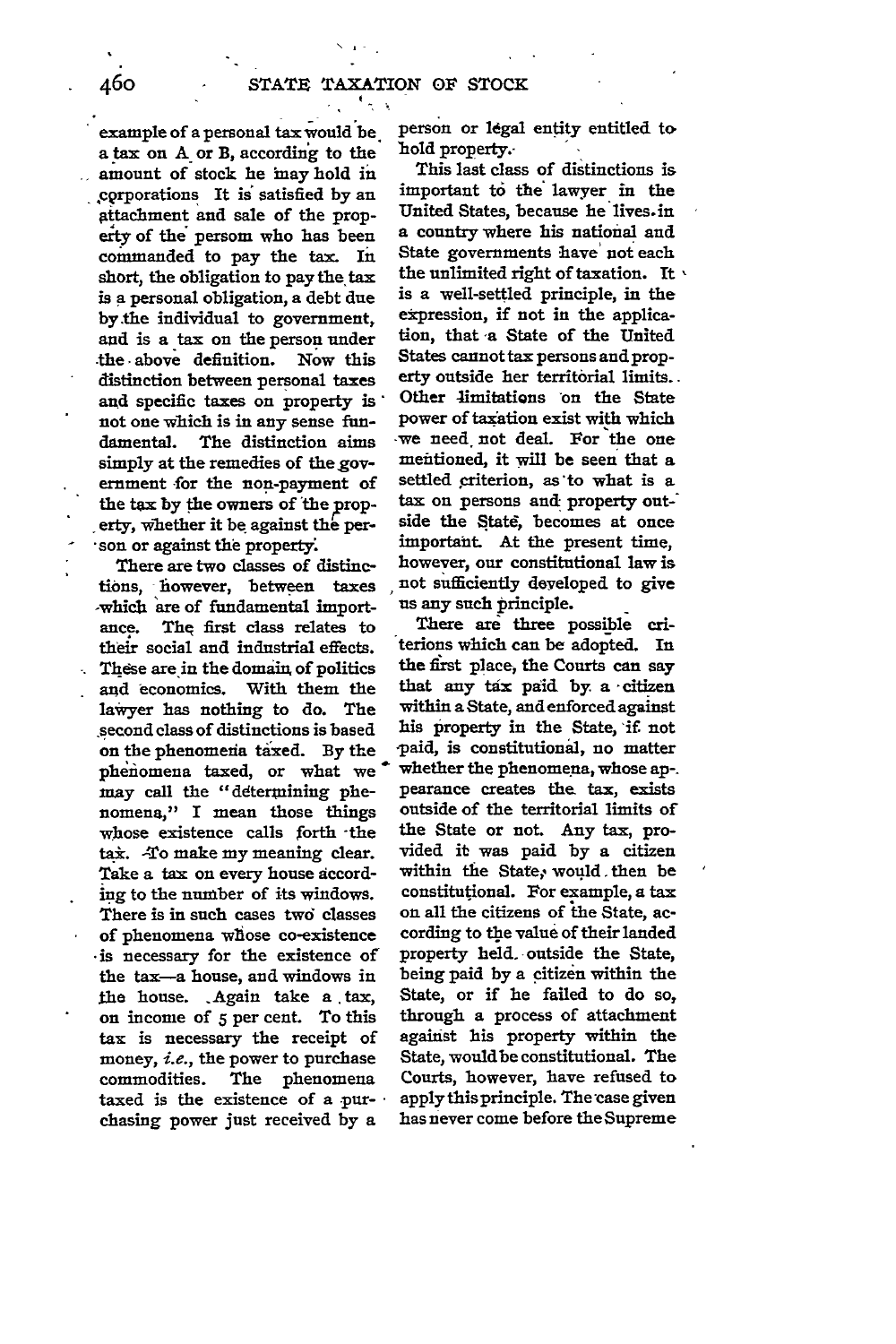Court, perhaps because no State has attempted to tax its citizens on the basis of their landed property in other States. In the case of the tax on foreign held bonds, the Court reversed tht Supreme Court of Pennsylvania, which had upheld a State tax to be paid **by** corporations on the interest, on bonds of the corporation held outside the State, on the ground that the bonds were property in the hands of the creditor, not the debtor. **"We** might draw from this case the **prin**ciple that the fact that the tax was to be paid **by** a citizen of the State does not necessarily make the tax constitutional, if the determining phenomena exists outside the State. We cannot, at any rate, assert that this first criterion is one on which we can rely as determining whether a particular tax is within the meaning of the term, "a tax on persons or property within the State."

The second .criterion might be that a tax was good while one class of the determining phenomena existed within the State. Take a tax, to be paid **by A,** of so much for every dollar's worth of business he does outside the State on every house he owns within the State. This must not be confused with a tax on all the citizens of a State on the business they do both in the State and in other States. In such a case, in so far as money is paid because of business done outside the State, it is a fact whose determining phenomena exist wholly outside the State. The case we are discussing is where part of the determining phenomena arewithin and part without the State. The houses are supposed to be within, the business outside, the State. We do not know of any case which has directly presented the case of a tax, such as the one supposed. For reasons hereafter given, we do not believe it is the true criterion, or the one to be finally adopted, but in relation to taxes on interstate commerce it comes as near *to* being the one practically adopted **by** the Supreme Court as any other. Thus, while it is a rule that interstate commerce cannot be taxed **by** the States, the Court has just upheld a tax on all domestic commission merchants according to their sales, which latter, in the case before the Court, were partly of goods in other States: Ficken v. Shelby Co., **145 U. S., i,** The determining phenomena there were \ the act of becoming a domestic commission broker and the number of sales of interstate commerce partly in other States. The Court upheld the act because of its **fitst** feature. The act was in the shape of a license to become a domestic broker. This may make a differ, ence. **'** We do not wish to enter into that discussion here. Suffice it to point out that where one of the determining phenomena exists within the State, and is not a phenomena of interstate commerce, in the case of a license tax or franchise tax, there is a tendency to uphold the tax, even though the other determining phenomena are interstate commerce. See B. & **0.** R. R. Co. *v.* **Md., 21** Wall., 456; State Freight Tax, *15* Wall., **232;** Maine *v.* Grand Trunk R. R., **142 U. S., 221.** For a further discussion of this question see Editorial Notes for June next.

We submit, nevertheless, that there is only one criterion of a tax. on persons and property within the State, and that is that *all* the determining phenomena- exist, in the

461